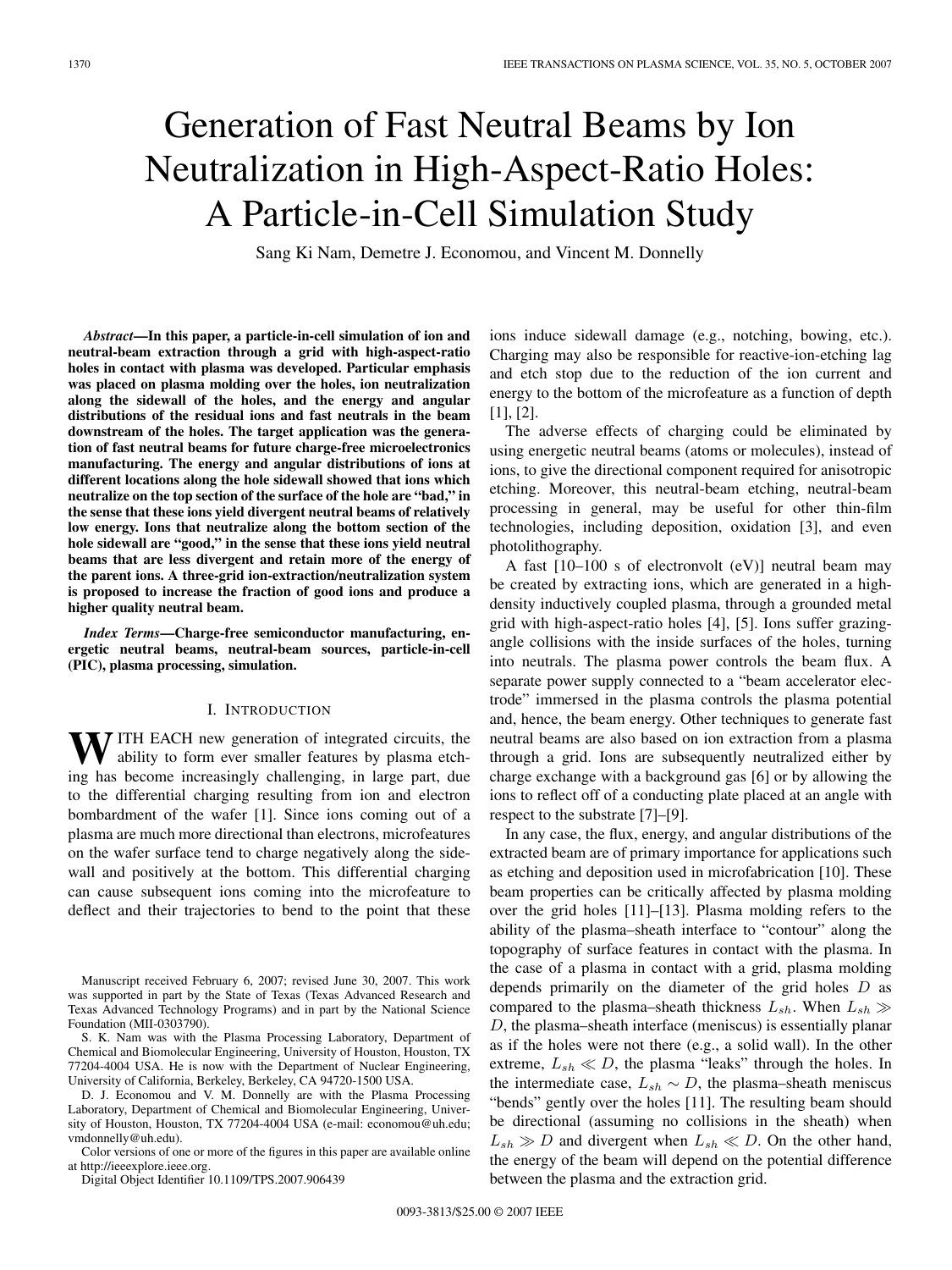

Fig. 1. Two-dimensional computational domain for neutral-beam extraction consisted of an axisymmetric hole through a solid (represented by the gray area) at ground potential, with symmetry condition in the radial direction far from the hole. The ion density, electron temperature, and plasma potential were specified at the top. Distribution functions were obtained both along the sidewall of the hole and downstream of the hole (bottom of computational domain).

In this paper, a particle-in-cell (PIC) simulation was developed to study the angular and energy distributions of a fast neutral beam extracted from a radio-frequency (RF) plasma through a grid with high-aspect-ratio holes. A single hole in contact with the plasma was considered as a simple geometry simulating a grid hole. A three-grid design to improve the extracted neutral-beam properties is also proposed.

#### II. SIMULATION MODEL

The 2-D axisymmetric  $(r, z)$  computational domain (see Fig. 1) extended sufficiently far above the hole to include the sheath "edge" (defined as the locus of points where the net-charge density is 1% of the local ion density). The electron temperature  $(Te = 6 \text{ eV})$  and RF potential  $(V_0 = 70 + 50 \sin(\omega t)),$   $f = 13.56$  MHz =  $\omega/2\pi$ ) were specified at the top boundary of the computational domain. The simulation was performed with two different ion densities at the top boundary to see the effect of different sheath thickness on plasma molding. Case 1 with  $n_i = 1 \times 10^{17}$  m<sup>-3</sup> and case 2 with  $n_i = 3 \times 10^{17}$  m<sup>-3</sup>. The thickness of the grid (wall) containing a hole was 1.078 mm, and the diameter of the hole was 0.154 mm. This gives an aspect ratio (defined as the ratio of the thickness of the grid to the diameter of the hole) of seven. The solid was conductive and at ground potential  $(V = 0)$ . A zero-potential gradient was applied at the perimeter boundary, and zero-potential was applied to the bottom boundary of the computational domain.

The dynamics of a collisionless plasma can be described by the Vlasov equation in 6-D phase space  $(\vec{x}, \vec{v})$ , where  $\vec{x}$  and  $\vec{v}$  are particle location and velocity, respectively

$$
\frac{\partial f}{\partial t} + \vec{\nu} \cdot \frac{\partial f}{\partial \vec{x}} + \frac{\vec{F}}{m} \cdot \frac{\partial f}{\partial \vec{\nu}} = 0 \tag{1}
$$

where f is the particle-distribution function, and  $\vec{F} = q(\vec{E} + \vec{E})$  $\overrightarrow{\nu} \times \overrightarrow{B}$ ) is the Lorenz force acting on a particle with charge q. The Lorenz force is generally obtained by solving Maxwell's equations. The PIC method tracks computational particles along the characteristics of the Vlasov equation with appropriate initial conditions. Particles are "pushed" according to Newton's equation of motion

$$
\frac{d\vec{x}}{dt} = \vec{\nu}
$$
  

$$
\frac{d\vec{\nu}}{dt} = \frac{\vec{F}}{m}.
$$
 (2)

At the end of the particle-motion time step, the charge of each particle was distributed to the nodal points of the computational mesh using bilinear interpolation. Based on the resulting charge density, Poisson's equation was solved, and the electric field was calculated on the nodal points. The electric field was then interpolated to the location of the particles using a bilinear function. The new electric field gave a new Lorentz force on the particles for the next motion time step. The cycle was repeated until a steady state was reached, and the statistics were adequate to calculate the particle-distribution functions and the potential field.

An electropositive argon plasma containing a single ion species and electrons was simulated. Only the ions were followed by the PIC simulation. The electron density was assumed to be given by the Boltzmann relation [14]. The plasma sheath evolved self-consistently according to the specified conditions. Ions at the upper boundary of the computational domain were sampled from a drifting Maxwellian distribution using the acceptance–rejection method [15]. An explicit time-centered leap-frog method [16] was used for time integration, obeying the Courant condition,  $(\nu \Delta t / \Delta x) < 1$ , where  $\nu$  is the particle speed and  $\Delta t$  and  $\Delta x$  are the time step and grid-cell size, respectively. The pressure (5 mtorr) was sufficiently low for the ion flow to be collisionless. Particles injected at the top boundary of the computational domain were weighted according to their radial position so that a radially uniform ion flux was injected. Particle-distribution functions were collected along the sidewall of the hole (Fig. 1) and at the bottom of the computational domain. The Poisson equation was solved at each time step using a finite-element method. Time marching continued until a periodic steady state was achieved. The results shown below were obtained with  $3 \times 10^5$  simulation particles. Energy conservation of the integration scheme was tested using cold  $(T<sub>i</sub> = 0)$  ions in a 2-D dc field in the domain of Fig. 1. All particles collected at the bottom of the computational domain had the same energy indicating that there were no numerical artifacts.

Ions that encountered the hole sidewall were assumed to neutralize with 100% probability [14]. Ions would neutralize by, for example, an Auger process, at a distance of the order of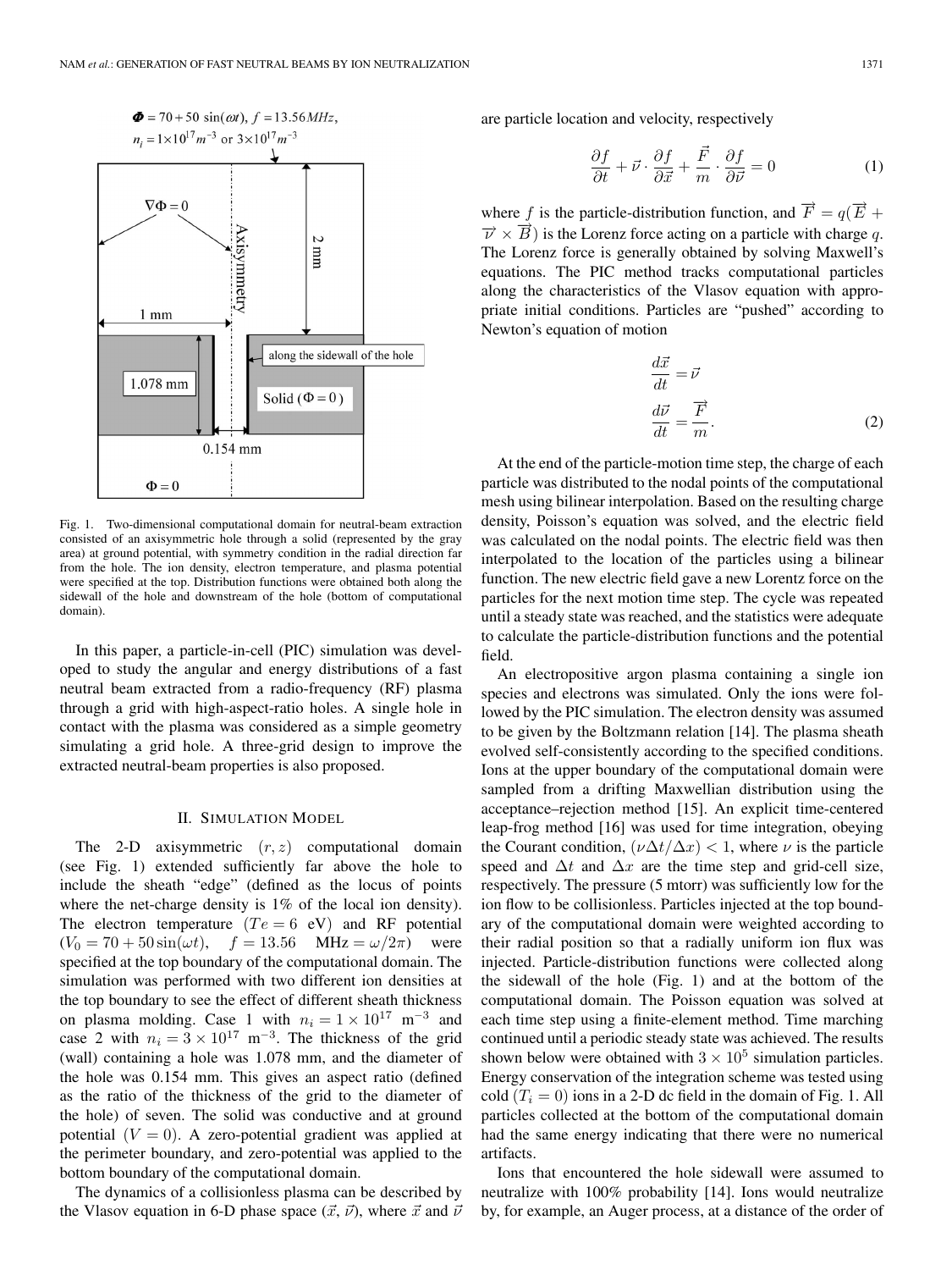

Fig. 2. Time-average potential distribution around holes with diameter of 154  $\mu$ m when the ion density at the top of the domain is (a)  $1 \times 10^{17}/m^3$  for case 1 and (b)  $3 \times 10^{17}$ /m<sup>3</sup> for case 2. Time-average horizontal component of the electric field when the ion density at the top of domain is (c)  $1 \times 10^{17}$ /m<sup>3</sup> for case 1 and (d)  $3 \times 10^{17}/m^3$  for case 2. Ion flow was from top to bottom through the hole in a 1078- $\mu$ m-thick solid grounded grid (represented by the gray area).

 $\sim$ 1 Å from the surface. A simple surface-interaction model was used, assuming specular scattering with an energy exchange given by [17]

$$
\sqrt{\frac{\varepsilon_{\rm r}}{\varepsilon_{\rm i}}} = \left(\frac{\mu}{\mu + 1}\right)^2 \left(\cos \chi_{1/2} + \sqrt{\frac{1}{\mu^2} - \sin^2 \chi_{1/2}}\right)^2,
$$
  

$$
\chi_{1/2} = \frac{\pi}{2} - \vartheta_{\rm i}; \qquad \mu = \frac{\mathrm{m}_{\rm Ar}}{\mathrm{m}_{\rm wall}} \tag{3}
$$

where  $\varepsilon$ <sub>i</sub> and  $\varepsilon$ <sub>r</sub> are kinetic energy of the incident and reflected atom, respectively,  $\theta_i$  is the incident angle, and  $m_{Ar}$  and  $m_{wall}$ are the mass of the argon atom and the wall-material atom, respectively.

This expression corresponds to two successive binary collisions of the impinging ion (actually, a neutral by the time it encounters the surface) with surface atoms. Specular scattering may be a reasonable approximation for grazing-angle collisions with atomically flat surfaces. However, it is expected to be a poor approximation for nongrazing-angle collisions, particularly off of real (rough) surfaces.

## III. RESULTS AND DISCUSSION

## *A. Potential and Electric-Field Distributions*

Fig. 2 shows the time-average potential distribution and the strength of the (time average) horizontal component of the electric field for the two cases studied. Case 1 ( $n_i = 10^{17}/m^3$ ) has a lower ion (and electron) density at the top boundary of the domain resulting in thicker sheath [compare Fig. 2(a)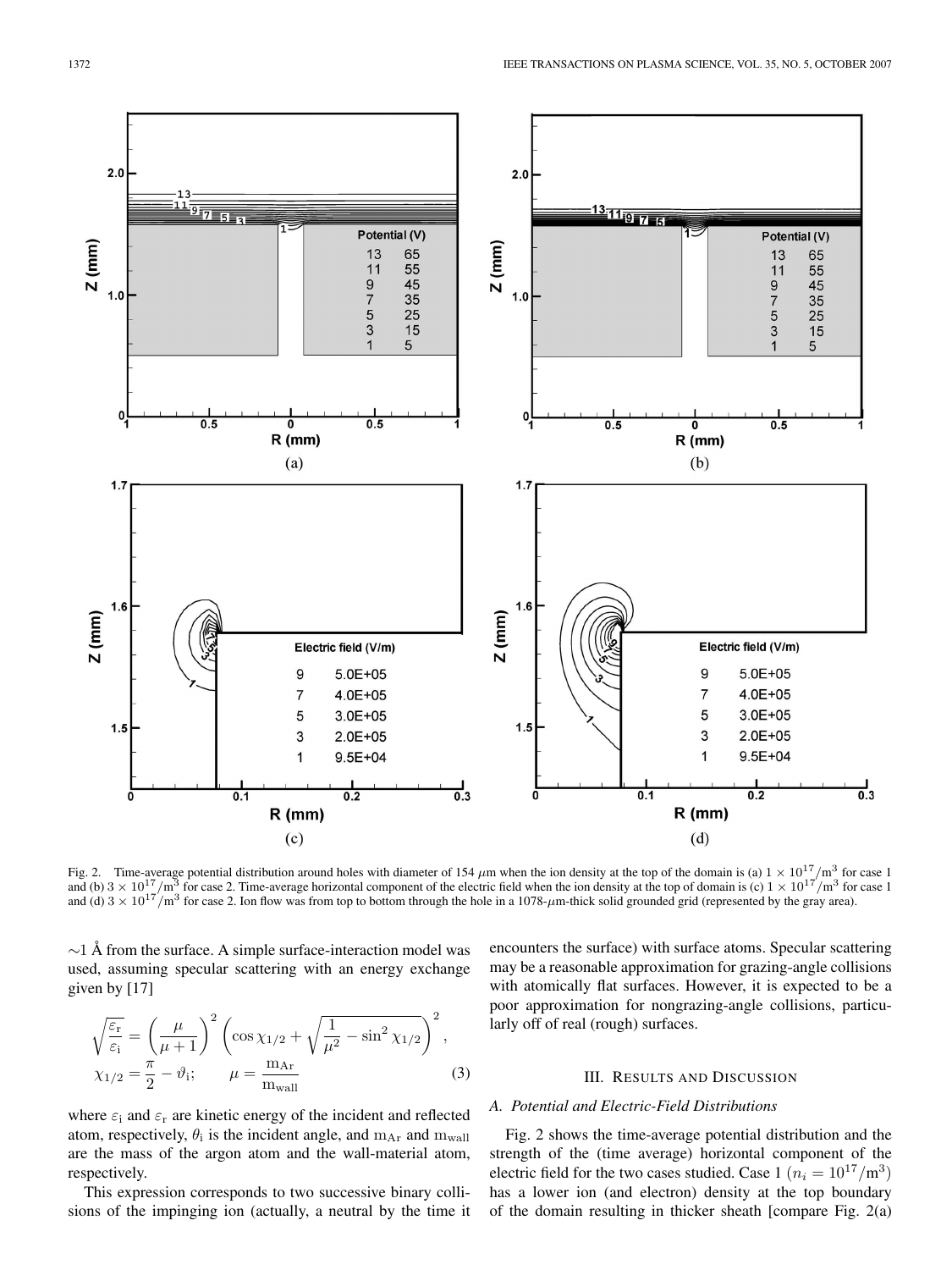

Fig. 3. IEAD all along the sidewall of the hole. (a) Case 1,  $n_i =$  $1 \times 10^{17}$ /m<sup>3</sup>. (b) Case 2,  $n_i = 3 \times 10^{17}$ /m<sup>3</sup>.

and (b)]. Plasma molding is less when the sheath is thicker, yielding weaker lateral electric fields [compare Fig. 2(c) and (d)]. In case 2 (more molding), ions should have more angular spread (compared to case 1) when they enter the hole due to the stronger lateral field. The different ion angular spread at the hole entrance results in different features of ions and fast neutrals inside the hole and, eventually, at the hole exit.

## *B. Ion and Fast Neutral-Energy-Angular Distributions (NEADs) Along the Sidewall of the Hole*

Fig. 3 shows the ion energy angular distribution (IEAD) for ions impacting along the sidewall of the hole (see Fig. 1) for



Fig. 4. Particle collisions along the sidewall of the hole and acceptance angle of the hole.

the two cases studied. In the IEAD, the  $x$ -axis is ion energy, and the y-axis is ion-incident angle. An angle of  $90^\circ$  implies normal incidence on the sidewall. The IEAD shows the range of angles of incidence of ions in a given energy bin. The IEAD directly affects the fast neutral-energy distribution (NED) and neutral-angular distribution (NAD), since fast neutrals are the result of ion collision with the sidewall. A range of ion energies results because the ion transit time through the sheath is a small fraction of the RF period, and ions see more or less the instantaneous sheath voltage. The IEAD for case 2 [Fig. 3(b)] exhibits larger angles and a larger range of angles as compared to case 1 [Fig. 3(a)]. This is because, for the given ion energy, more molding (thinner sheath) yields more angular spread and higher ion incidence angles. Both IEADs show that lower energy ions have more angular spread than higher energy ions, regardless of the degree of molding. A larger angle of incidence will result in more energy loss after ions collide with the wall to become neutrals.

Ions colliding with the sidewall of the hole turn into neutrals. For case 1, 94.6% of ions that entered the hole struck the wall and neutralized. The corresponding fraction for case 2 was 98%. The resulting fast neutrals can exit the hole without further collision or can collide one or more times with the sidewall (Fig. 4). This will depend on where the ion strikes the sidewall and the angle of incidence. It was found that, for the conditions of case 1, 20.9% of fast neutrals suffered only one collision with the sidewall (first collision as neutral is shown schematically in Fig. 4) and then exited the hole. The remaining 79.1% of fast neutrals exited the hole without any collision with the sidewall. The fast NEAD, for fast neutrals impacting all along the sidewall of the hole, is shown in Fig. 5, for the two cases studied. In the NEAD, the  $x$ -axis is neutral energy, and the y-axis is neutral incident angle. The NEAD of Fig. 5(a) is missing the low angle (lower half) of the corresponding IEAD of Fig. 3(a). This is because ions striking the sidewall at shallow angles turn into neutrals that exit the hole without collision. In contrast, for case 2, the NEAD of Fig. 5(b) shows a complete "ring" structure [compare to IEAD of Fig. 3(b)]. This implies that (most) neutrals suffer at least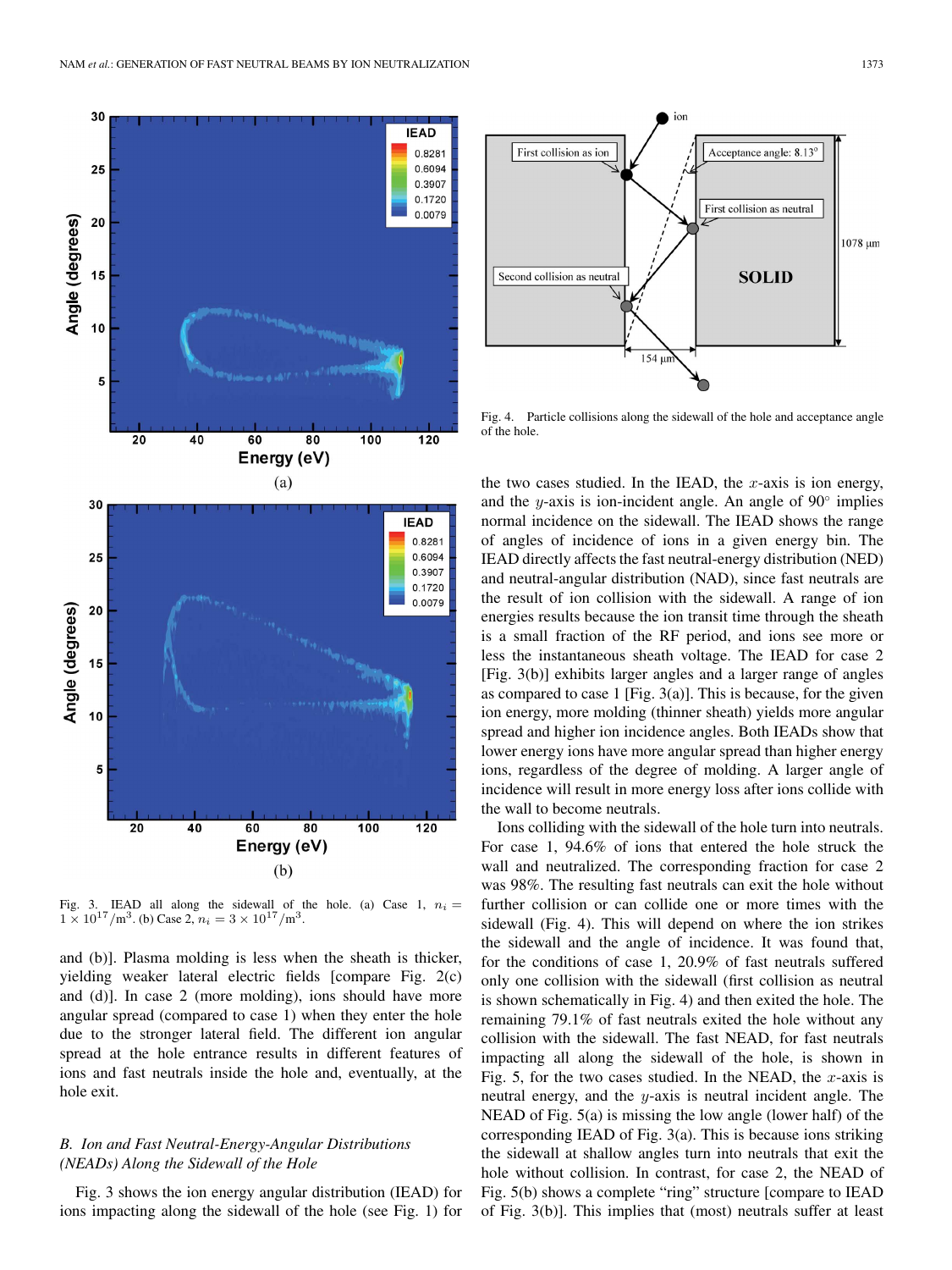

Fig. 5. Fast NEAD all along the sidewall of the hole. (a) Case 1,  $n_i =$  $1 \times 10^{17}$ /m<sup>3</sup>. (b) Case 2,  $n_i = 3 \times 10^{17}$ /m<sup>3</sup>.

one collision with the sidewall in this case. In fact, it was found that in case 2, 64.4% of fast neutrals suffered only one collision as neutrals, 13.8% suffered two collisions as neutrals (first collision as neutral and second collision as neutral, as shown in Fig. 4), and the remaining 21.8% of fast neutrals exited the hole without collision. The NEAD of case 2 [Fig. 5(b)] is somewhat "distorted" as compared to the corresponding IEAD [Fig. 3(b)], because ions have higher impact angles in this case (due to more severe plasma molding) and, therefore, higher energy loss. The secondary feature in the upper left corner of the NEAD of Fig. 5(b) is due to neutrals that suffer a second collision (second collision as a neutral of Fig. 4) and loose an additional amount of energy (thus shifting to the left of the plot).



Fig. 6. Definition of top, middle, and bottom section along the sidewall of the hole.

## *C. Ion-Angular Distributions (IADs) at Different Locations Along the Sidewall of the Hole*

IADs at different locations along the hole length are investigated in this section. The hole is divided in three equal sections as shown in Fig. 6: top, middle, and bottom sections. For cases 1 and 2, the top section is struck by ions only. No fast neutrals strike this section. In case 1 (less molding), the middle section is struck by ions only. No fast neutrals strike this section. The bottom section is struck by both ions and fast neutrals. In case 1, fast neutrals either suffer no collision or only one collision (in the bottom section) with the sidewall of the hole. In case 2, the middle section is struck by ions and fast neutrals suffering their first collision as neutrals. The bottom section is struck by ions, fast neutrals suffering their first collision as neutrals, and fast neutrals suffering their second collision as neutrals (see also Fig. 4).

Fig. 7 shows the IAD at each of the three sections of the hole. For both Fig. 7(a) and (b), the areas under the curves represent the relative number of ions striking the corresponding section. For both cases, most ions collide along the top section of the hole. Case 2 has a larger fraction of ions striking the top section of the hole due to more plasma molding. A sizeable fraction of ions collide along the top section of the hole at large angles. These ions will loose a relatively larger fraction of their energy and will be reflected at larger angles. A fraction of the resulting fast neutrals will suffer additional collision with the sidewall (perhaps more than one collision) and loose even more energy. Thus, ions that strike the top section of the hole are "bad" ions for generating high-energy and low-angular divergence neutral beams. More plasma molding will produce more of these bad ions [compare Fig. 7(a) and (b)].

## *D. Ion and Fast NEADs Downstream of the Hole*

Fig. 8 shows the IEDs and fast NEDs downstream of the hole for cases 1 [Fig. 8(a)] and 2 [Fig. 8(b)]. The NED is shifted to lower energies as compared to the ion-energy distribution due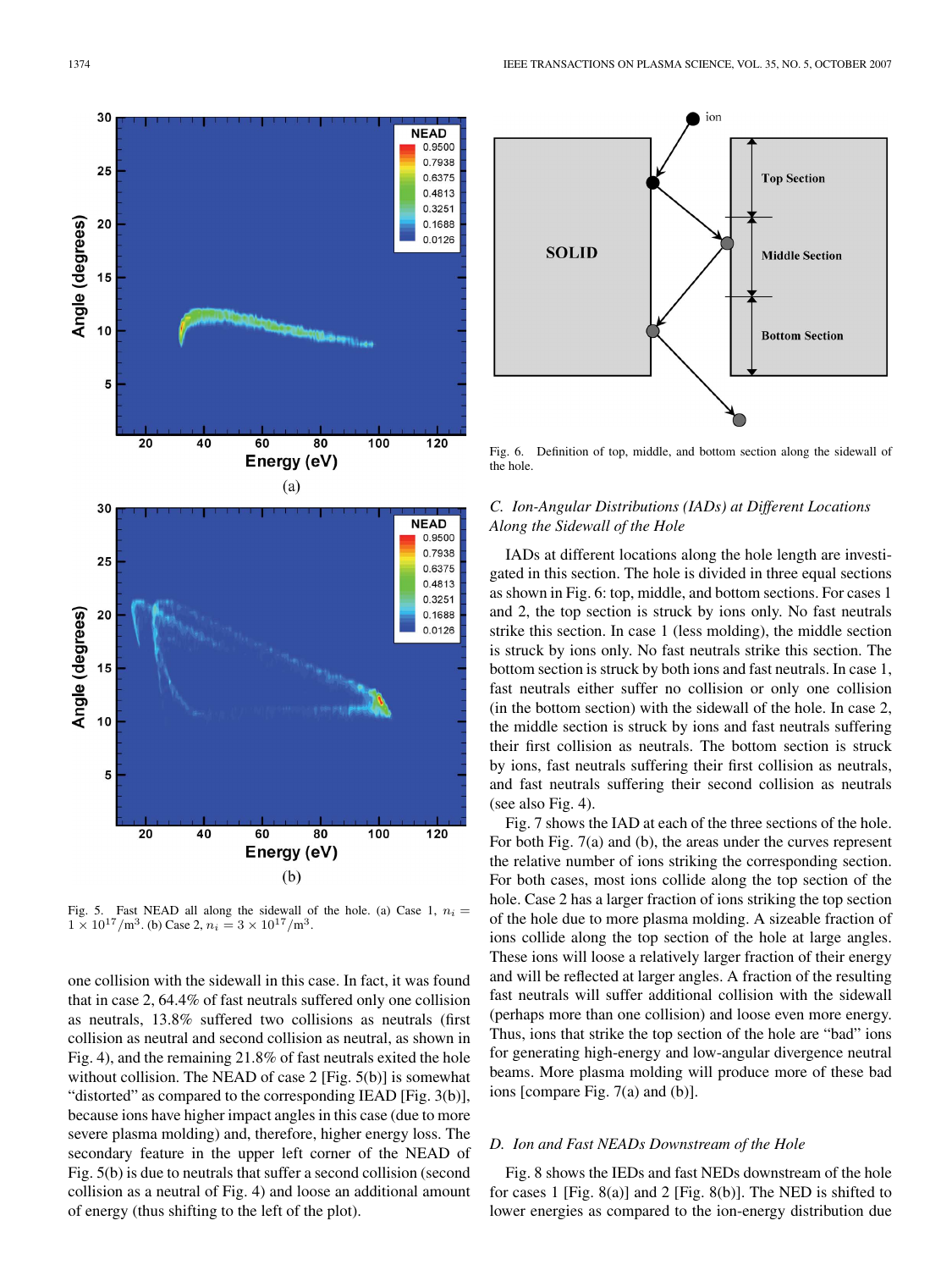



Fig. 7. IADs (normalized) on different sections of the surface of the hole. (a) Case 1,  $n_i = 1 \times 10^{17} / \text{m}^3$ . (b) Case 2,  $n_i = 3 \times 10^{17} / \text{m}^3$ .

to energy loss by collision with the wall. The energy loss is given by the wall-collision model that was employed in this paper, and it is a function of the angle of incidence [see (3)]. The ion-energy-angular distribution (IEAD) along the sidewall of the hole (Fig. 3) shows that higher energy ions have smaller angle of incidence; this results in less energy shift in the highenergy region. Smaller energy ions generally collide at larger angles and loose more energy, explaining the increased energy shift in the low-energy region. The energy shifts are larger for case 2 [Fig. 8(b)], because the ion-impact angles are larger (more plasma molding). Fig. 9 shows the IADs and fast NADs downstream of the hole for cases 1 [Fig. 9(a)] and 2 [Fig. 9(b)]. The integral under the respective curves is proportional to the total number of ions and fast neutrals exiting the hole. The

Fig. 8. IEDs and fast NEDs downstream of the hole for (a) case 1,  $n_i = 1 \times 10^{17} / \text{m}^3$ , and (b) case 2,  $n_i = 3 \times 10^{17} / \text{m}^3$ . Ion curves have been multiplied by five for clarity. Integral under the corresponding curves is proportional to the number of particles.

IAD cannot exceed about  $8^\circ$ , which is the acceptance angle of the hole (see Fig. 4). The NAD has a "hole" at small angles, because fast neutrals are generated only by specular reflection of ions striking the wall. Vertical or small angle ions do not strike the wall and cannot generate fast neutrals. Case 2 yields more divergent fast neutrals of wider angular distribution as compared to case 1, again due to more plasma molding. In fact, the fast NADs at the exit of the hole resemble the IADs on the hole sidewall (Fig. 7). Comparison between Figs. 7 and 9 shows that most fast neutrals are generated by ions striking the top section of the hole.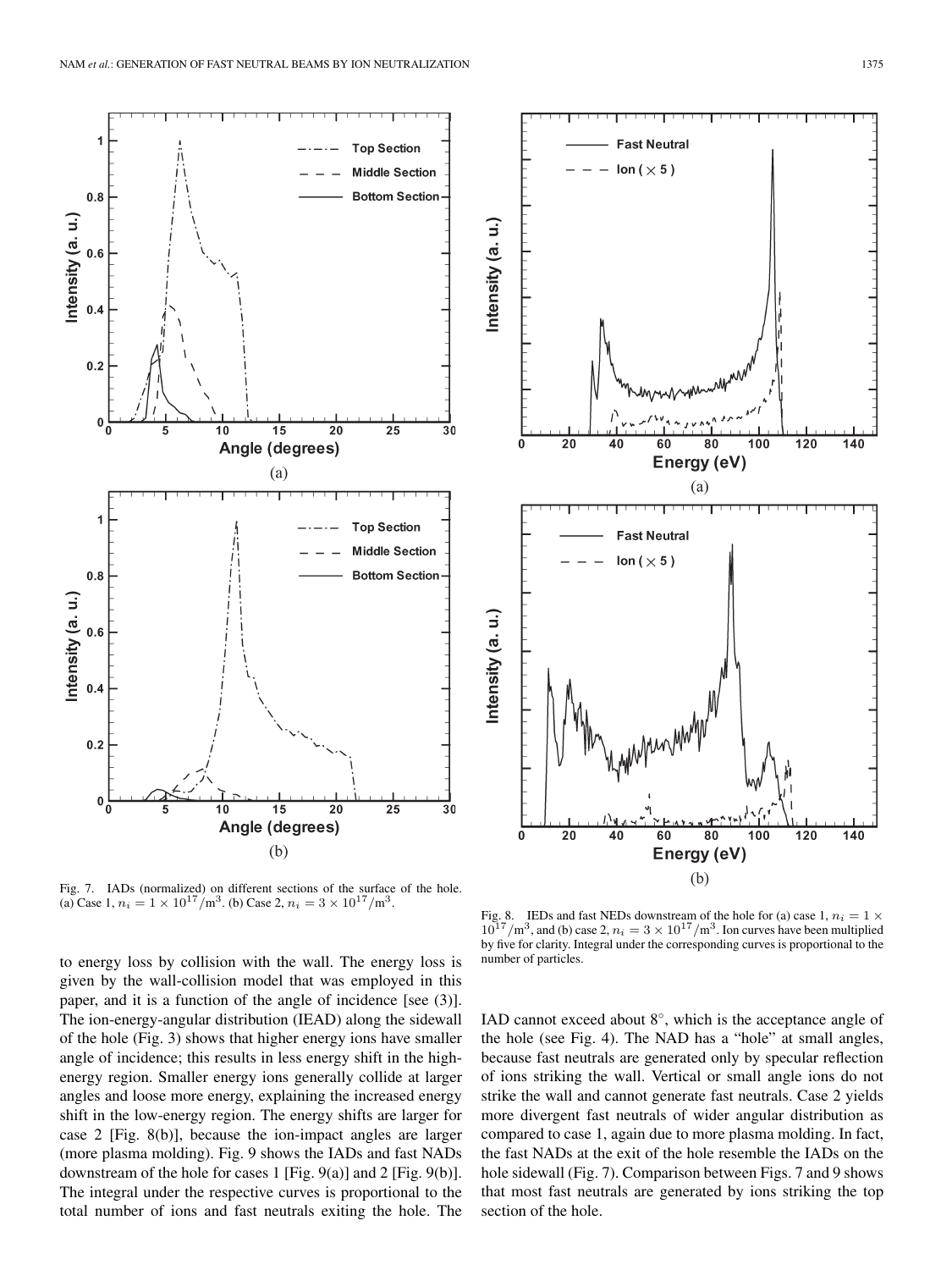![](_page_6_Figure_1.jpeg)

![](_page_6_Figure_3.jpeg)

Fig. 10. Potential distribution in the three-grid system. Grids are shown in gray shading. The top grid (in contact with plasma) is 100  $\mu$ m thick and is kept at ground potential. The middle grid (also 100  $\mu$ m thick) is biased at −500 V. The bottom grid is 1078  $\mu$ m thick and is kept at ground potential. The spacing between the top two grids is 100  $\mu$ m. A hole, 158  $\mu$ m in diameter, runs through the grids. Most ions extracted from the plasma neutralize by collision with the sidewall of the high-aspect-ratio hole of the bottom grid. Other conditions were as in Fig. 1 with  $n_i = 3 \times 10^{17} / \text{m}^3$ (case 2).

plasma molding while simultaneously keeping a reasonable hole diameter and high plasma density is a three-grid system (Fig. 10). The top-grounded grid is in contact with the plasma. The middle grid is biased with a high negative-dc potential (−500 V in the present case). The bottom grid, with highaspect-ratio holes, is also grounded. In a single-grid system, the plasma sheath would tend to "dip" inside the hole. The purpose of the middle grid is to "repel" the sheath back into the plasma. Depending on the strength of the applied negative potential, the sheath may be made to dip into the hole, be flat, or bulge back into the plasma. The purpose of the top grid is to shield the potential applied to the middle grid. The purpose of the bottom grid is to neutralize the extracted ions by collision with the sidewall of the high-aspect-ratio hole.

The time-average potential profile in the three-grid system is shown in Fig. 10 for a  $-500$ -V dc applied to the middle grid (only part of the computational domain is shown for clarity). The plasma parameters were as in Fig. 1, with  $n_i =$  $3 \times 10^{17}$ /m<sup>3</sup> (case 2). The three-grid system acts as a lens where the plasma sheath is an additional "virtual" electrode. The ion energy is still equal to the plasma potential (as in the one-grid system), since ions still travel from the plasma to the grounded bottom grid surface. Due to the lens action, positive ions do not strike the negatively biased grid for the conditions employed. Ions are extracted by the top grids and are neutralized by wall collisions on the bottom grid. The energy and angular distributions of ions and fast neutrals at the downstream of the hole are shown in Fig. 11 for case 2  $(n_i = 3 \times 10^{17} / \text{m}^3)$ . The energy distributions [Fig. 11(a)] for both ions and fast neutrals have a larger fraction of higher

Fig. 9. IADs and fast NADs downstream of the hole for (a) case 1,  $n_i = 1 \times$  $10^{17}/\text{m}^3$ , and (b) case 2,  $n_i = 3 \times 10^{17}/\text{m}^3$ . Ion curves have been multiplied by five for clarity. Integral under the corresponding curves is proportional to the number of particles.

## *E. Three-Grid Ion-Extraction/Neutralization System*

The above analysis reveals that too much plasma molding is not desirable since ions are severely deflected, resulting in divergent neutral beams with lower energy. In order to minimize plasma molding in the one-grid system studied so far, one must assure that the sheath thickness is considerably larger than the hole diameter. This can be accomplished either by increasing the sheath thickness or by decreasing the hole diameter (or both). The former can be achieved by lowering the plasma density, which, however, lowers the overall processing rate. On the other hand, a grid with very small-diameter high-aspectratio holes may be difficult to fabricate. A way to minimize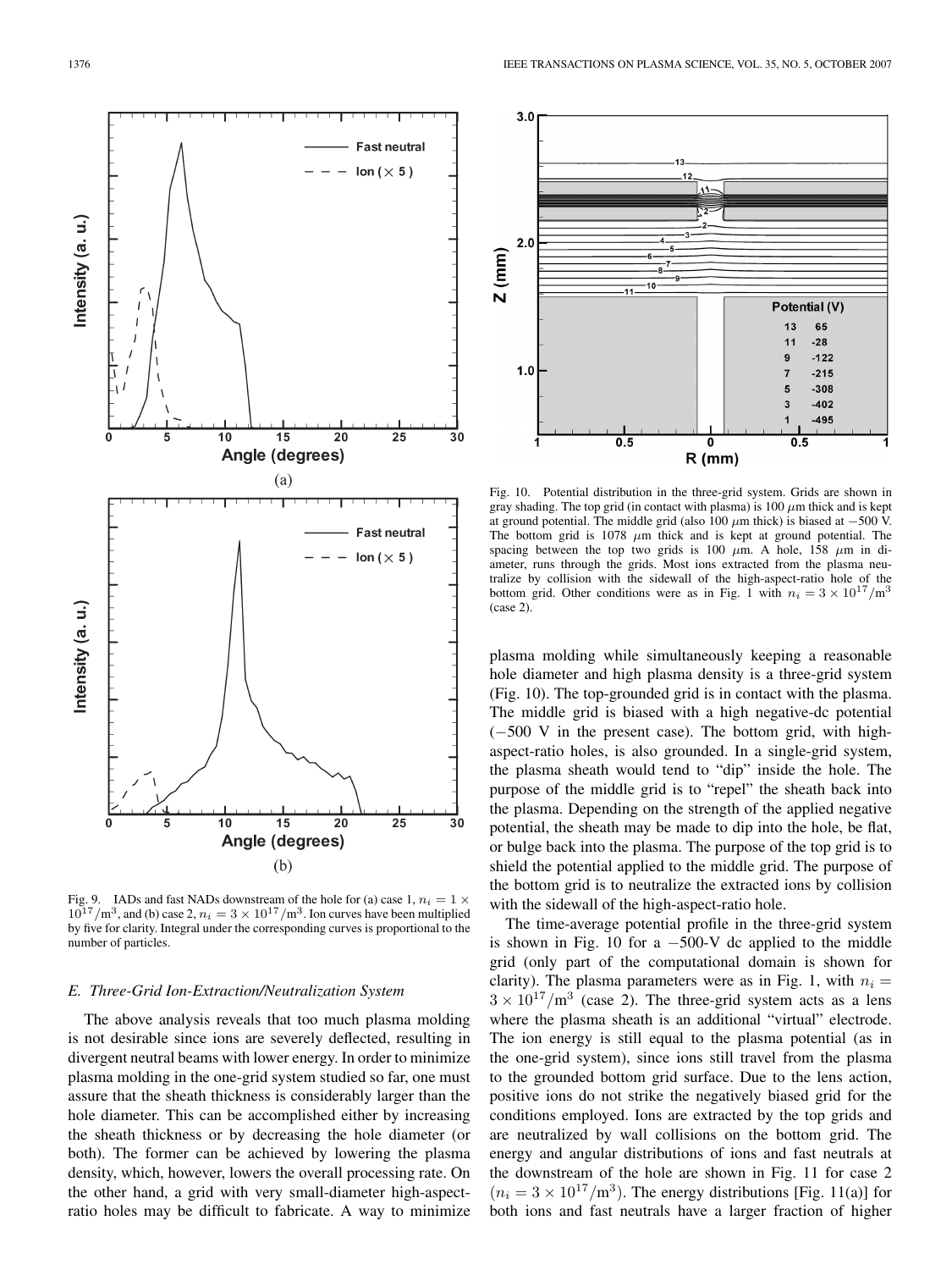![](_page_7_Figure_1.jpeg)

Fig. 11. Ion and fast (a) NED and (b) NAD at the hole exit for the three-grid system and  $n_i = 3 \times 10^{17} / \text{m}^3$  (case 2). Ion curves have been multiplied by five for clarity. Integral under the corresponding curves is proportional to the number of particles.

energy particles (compare to Fig. 8(b), which is for the onegrid system for case 2). The angular distributions [Fig. 11(b)] are even more revealing, showing a much larger fraction of lower angle fast neutrals as compared to the one-grid system [Fig. 9(b)]. This can be better understood by looking at the angular distributions of ions impacting the three equal sections of the hole of the bottom grid (Fig. 12). A much larger fraction of "good" ions (smaller angles of impact or more grazing-angle collisions) is generated by the three-grid system as compared to the one-grid case shown earlier [Fig. 7(b)]. In the three-grid system, an appreciable fraction of ions that impinge on the top section of the high-aspect-ratio hole are good (angular diverge of only a few degrees), in contrast to the one-grid system.

![](_page_7_Figure_4.jpeg)

Fig. 12. IAD along the three sections of the high-aspect-ratio hole of the three-<br>grid system and  $n_i = 3 \times 10^{17}/\text{m}^3$  (case 2). Integral under the corresponding curves is proportional to the number of particles.

If one defines good ions as ions that strike the sidewall of the high-aspect-ratio hole at angles less than the acceptance angle (Fig. 4), then, for case 2, the fraction of good ions for the one-grid system was 9% while that for the three-grid system was 46%. The fraction of good ions for case 1 was 65%, since case 1 had less plasma molding, corresponding to less ion-trajectory distortion, and a larger fraction of ions colliding with the hole sidewall at grazing angles. Finally, the degree of ion neutralization (fraction of ions that enter the hole, which suffer a collision and neutralize) was 95.2% for the three-grid system, comparable to cases 1 and 2 of the one-grid system.

#### IV. CONCLUSION

A PIC simulation was developed to study the effect of plasma molding on the energy and angular distributions of ion and fast neutral beams extracted from a hole in contact with a high density plasma. Plasma molding refers to "distortion" of the plasma sheath over surface topography. Such distorted sheath can divert an otherwise collimated ion beam, increasing the angular spread of the beam. Emphasis was placed on ion neutralization by collision with the internal surface of high-aspectratio holes. This is one method of generating a fast neutral beam that can find applications in charge-free microelectronics manufacturing. When the sheath thickness is much smaller than the diameter of the hole, plasma molding is severe, the plasma-sheath interface "dips" inside the hole, and the resulting ion and neutral beams are highly divergent. When the sheath thickness is much larger than the hole diameter, plasma molding is weak and collimated beams may be extracted. The angular distribution of fast neutrals peaks off axis. The fast NED is similar to that of ions but is shifted to lower energies as ions loose energy in collisions with the wall.

The IEAD, for ions striking the sidewall of the hole, indicated that ions with lower energy tend to be affected more by plasma